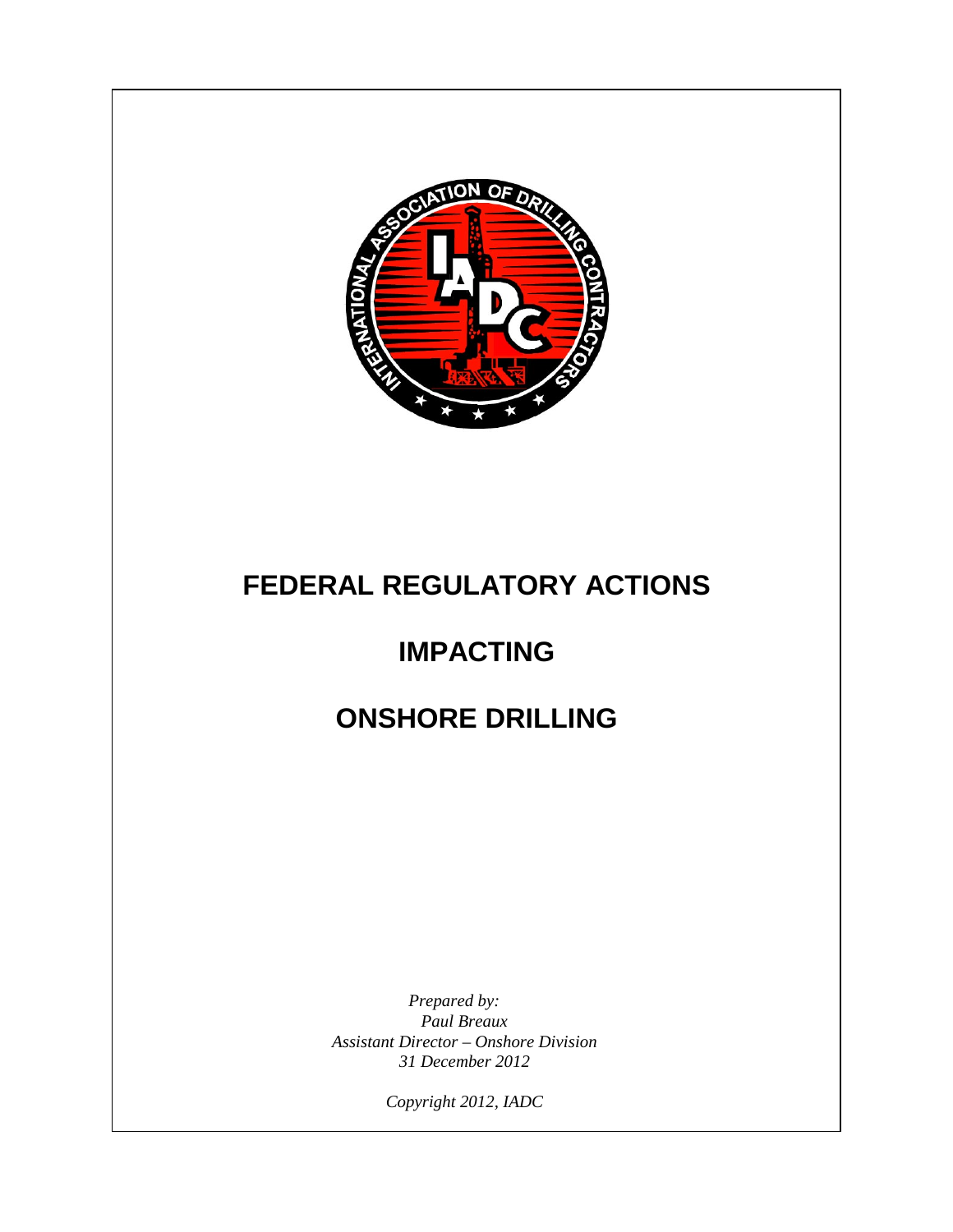## **Table of Contents**

| <b>Glossary</b>                                      |   |
|------------------------------------------------------|---|
| Agency<br>Department of Homeland Security            | 2 |
| Health & Human Services                              | 2 |
| Department of Justice                                | 3 |
| Drug Enforcement Administration (DEA)                | 3 |
| Department of Labor (DOL)                            | 3 |
| Occupational Safety and Health Administration (OSHA) | 3 |
| Department of Transportation (DOT)                   | 4 |
| Federal Motor Carrier Safety Administration (FMCSA)  | 4 |
| Pipeline and Hazardous Materials Safety (PHMSA)      | 7 |
| Environmental Protection Agency (EPA)                |   |
| <b>Resource Conservation and Recovery Act (RCRA)</b> |   |
| Clean Air Act (CAA)                                  | 8 |

**Page**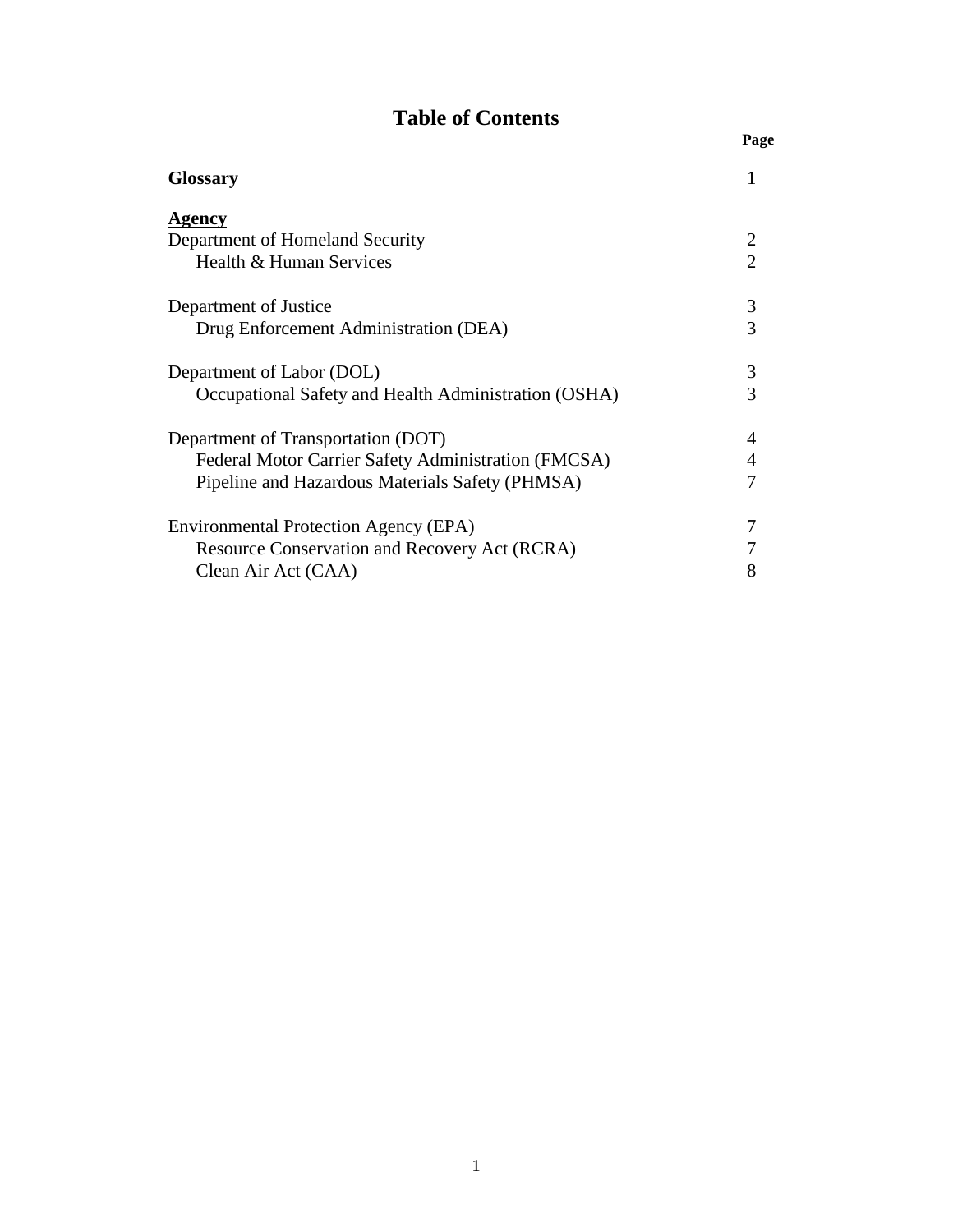### **ABBREVIATIONS AND ACRONYMS**

**HHS** Department of Health and Human Services<br> **HME** Hazardous Materials Endorsement (to a CD **HME** Hazardous Materials Endorsement (to a CDL)<br> **HMR** Hazardous Materials Regulations

**IADC** International Association of Drilling Contractors<br>**ICAO** International Civil Aviation Organization **ICAO** International Civil Aviation Organization<br> **ICE** U. S. Immigration and Customs Enforcem **ICE** U. S. Immigration and Customs Enforcement<br> **ILO** International Labor Office

**ISO** International Organization for Standardization<br> **IIDE** Heavy Duty Engine

**Independent Petrolem Association of America** 

**HMR** Hazardous Materials Regulations<br> **IADC** International Association of Drilli

**LAER** Lowest Achievable Emission Rate<br>
MACT Maximum Achievable Control Tec **MACT** Maximum Achievable Control Technology<br> **MRO** Medical Review Officer

**Marine Protected Area MSHA** Mine Safety and Health Administration **NAAQS** National Ambient Air Quality Standards<br>
NMFS National Marine Fisheries Service **NMFS** National Marine Fisheries Service<br>
NWA National Wildlife Area **National Wildlife Area** 

**ILO** International Labor Office<br> **IPAA** Independent Petrolem Asso

**HDE** Heavy Duty Engine<br>
LAER Lowest Achievable 1

**MRO** Medical Review Officer<br> **MPA** Marine Protected Area

| <b>ACOE/ACE</b> | Army Corps of Engineers                          | <b>NEPA</b>    | National Environmental Policy Act of 1969         |
|-----------------|--------------------------------------------------|----------------|---------------------------------------------------|
| <b>AESC</b>     | <b>Association of Energy Servicing Companies</b> | <b>NESHAPs</b> | National Emissions Standard for Hazardous         |
| AIS             | Automatic Identification System                  |                | Air Pollutants                                    |
| ALJ             | Administrative Law Judge                         | <b>NIOSH</b>   | National Institute for Occupational               |
| <b>APCD</b>     | Air Pollution Control District                   |                | Safety and Health                                 |
| <b>ANPRM</b>    | Advance Notice of Proposed Rulemaking            | <b>NMVOC</b>   | Non-Methane Volatile Organic Compound             |
| API             | American Petroleum Institute                     | <b>NORA</b>    | National Occupational Research Agenda             |
| <b>BACT</b>     | Best Available Control Technology                | NOx            | Nitrogen Oxides                                   |
| <b>BCT</b>      | Best Conventional Pollutant Control Technology   | <b>NPRM</b>    | Notice of Proposed Rulemaking                     |
| <b>BMP</b>      | <b>Best Management Practices</b>                 | <b>NSPS</b>    | New Source Performance Standards                  |
| BPT             | Best Practicable Control Technology Currently    | <b>NSR</b>     | New Source Review                                 |
|                 | Available                                        | <b>NTSB</b>    | National Transportation Safety Board              |
| <b>BSEE</b>     | Bureau of Safety and Environmental Enforcement   | <b>ONRR</b>    | Office of Natural Resources Revenue               |
| <b>CAA</b>      | Clean Air Act                                    | <b>OPA-90</b>  | Oil Pollution Act of 1990                         |
| <b>CARB</b>     | California Air Resources Board                   | <b>OSHA</b>    | Occupational Safety and Health Administration     |
| <b>CBP</b>      | U. S. Customs and Border Protection (DHS)        | <b>OTR</b>     | Office of the U.S. Trade Representative           |
| <b>CDL</b>      | Commercial Driver's License                      | <b>PEL</b>     | Permissible Exposure Limit                        |
| <b>CEQ</b>      | Council on Environmental Quality                 | <b>PHMSA</b>   | Pipeline and Hazardous Materials Safety           |
| <b>CFCs</b>     | Chlorofluorocarbons                              |                | Administration                                    |
| <b>CFR</b>      | Code of Federal Regulations                      | P.L.           | Public Law                                        |
| <b>COA</b>      | Corresponding Onshore Area                       | <b>PM</b>      | Particulate Matter                                |
| <b>CSB</b>      | <b>Chemical Safety Board</b>                     | ppm            | Parts per million                                 |
| <b>CWA</b>      | Clean Water Act                                  | <b>PSD</b>     | Prevention of Significant Deterioration           |
| <b>CZMA</b>     | Coastal Zone Management Act                      | <b>RCC</b>     | <b>Rescue Coordination Center</b>                 |
| <b>DEIS</b>     | Draft Environmental Impact Statement             | <b>RFA</b>     | <b>Regulatory Flexibility Act</b>                 |
| <b>DHS</b>      | Department of Homeland Security                  | <b>RIA</b>     | <b>Regulatory Impact Analysis</b>                 |
| <b>DOE</b>      | Department of Energy                             | <b>RIN</b>     | <b>Regulation Identifier Number</b>               |
| <b>DOL</b>      | Department of Labor                              | RQ             | <b>Reportable Quantity</b>                        |
| <b>DOT</b>      | Department of Transportation                     | <b>RSPA</b>    | Research and Special Programs Administration      |
| EIS             | <b>Environmental Impact Statement</b>            |                | (DOT) – now PHMSA                                 |
| EO.             | <b>Executive Order</b>                           | <b>SAMHSA</b>  | <b>Substance Abuse and Mental Health Services</b> |
| <b>EPA</b>      | <b>Environmental Protection Agency</b>           |                | Administration                                    |
| <b>EPCRA</b>    | Emergency Planning and Community Right-to        | <b>SBF</b>     | Synthetic-Based Drilling Fluid                    |
|                 | Know Act                                         | <b>SBREFA</b>  | Small Business Regulatory Enforcement Fairness    |
| <b>FAA</b>      | <b>Federal Aviation Administration</b>           |                | Act                                               |
| <b>FCC</b>      | <b>Federal Communications Commission</b>         | <b>SIP</b>     | State Implementation Plan                         |
| <b>FDA</b>      | Food and Drug Administration                     | <b>SNPRM</b>   | Supplemental Notice of Proposed Rulemaking        |
| <b>FEMA</b>     | Federal Emergency Management Agency              | S0x            | <b>Sulfur Oxides</b>                              |
| <b>FLSA</b>     | Fair Labor Standards Act                         | SSI            | Sensitive Security Information                    |
| <b>FR</b>       | The Federal Register                             | TRI            | <b>Toxics Release Inventory</b>                   |
| <b>FRA</b>      | Federal Railroad Administration                  | <b>TSA</b>     | Transportation Security Administration            |
| <b>FPSO</b>     | Floating Production Storage and Offloading Unit  | <b>TWIC</b>    | Transportation Worker Identification Credential   |
| <b>FMCSA</b>    | Federal Motor Carrier Safety Administration      | <b>U.S.C.</b>  | The United States Code                            |
| <b>FTA</b>      | <b>Federal Transit Administration</b>            | <b>USCIS</b>   | U.S. Citizenship and Immigration Services         |
| <b>FWPCA</b>    | Fresh Water Pollution Control Act                | <b>VOC</b>     | Volatile Organic Compound                         |
| <b>HAPs</b>     | Hazardous Air Pollutants                         |                |                                                   |
| <b>HCFCs</b>    | Hydrochlorofluorocarbons                         |                |                                                   |
| <b>HHS</b>      | Department of Health and Human Services          |                |                                                   |

| ۳ |
|---|
|   |
|   |
|   |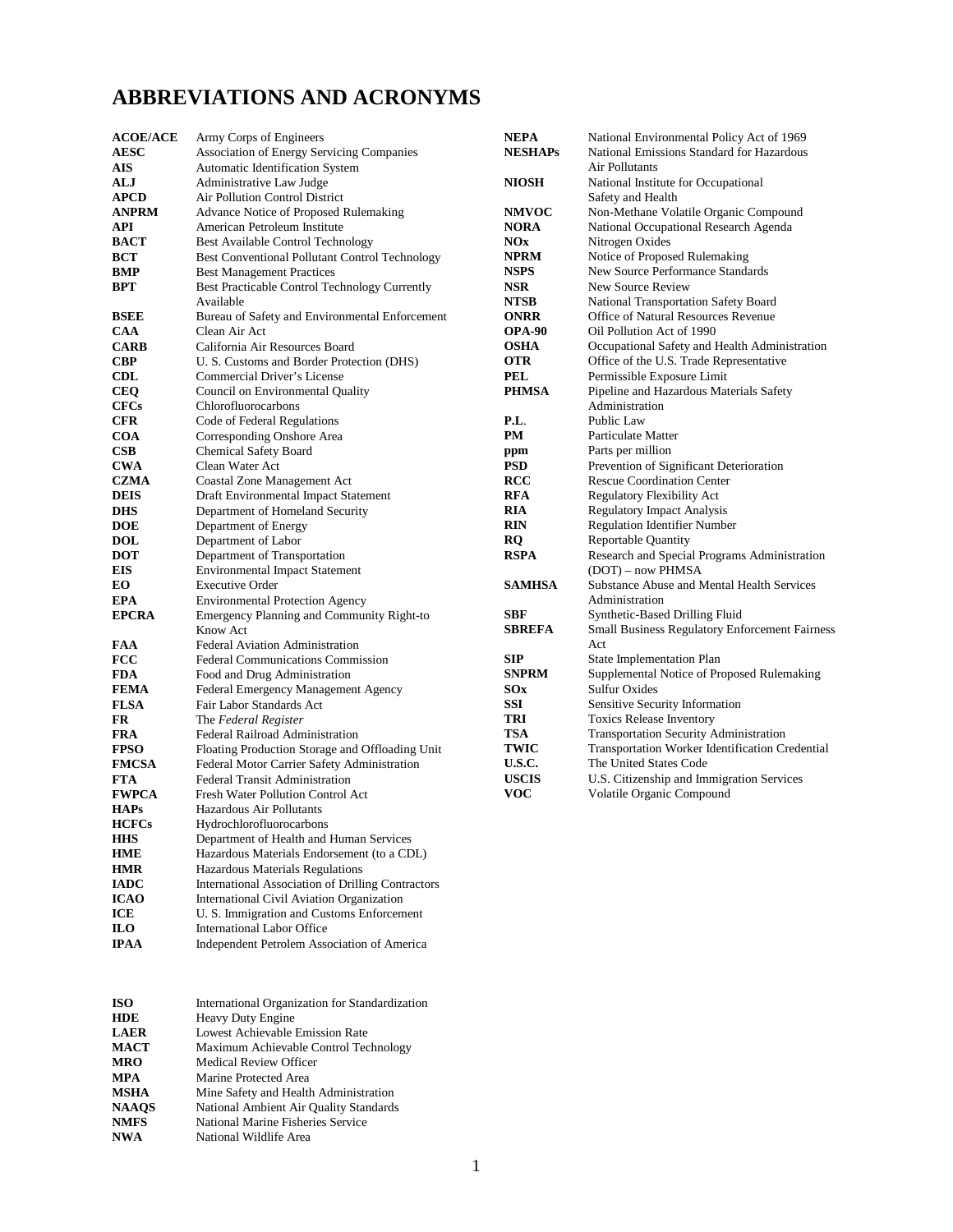#### **U.S. Federal Regulatory Actions Impacting Onshore Drilling Contractors**

This document reflects regulatory actions announced in the *Federal Register* or other sources through 30 June 2012. The dates given for anticipated regulatory actions are based on information in the most recent Semi-Annual Unified Agenda, or information obtained through contact with the agency.

*Every effort has been made to assure the accuracy and reliability of the information presented in this publication. However, the author and IADC make no representation, warranty, or guarantee in connection with this publication and hereby expressly disclaim any liability or responsibility for loss or damage resulting from its use or for the violation of any regulation that this publication may mention or with which this publication may conflict.*

Access to copies of the *Federal Register* from 2 January 1994 onward is available from the Federal Register [Main Page.](http://www.gpoaccess.gov/fr/index.html) Hyperlinks to referenced regulatory and other documents are provided where they are known.

The public may identify rulemaking proposals that are open for public comment, and may submit comments on those rulemaking proposals via the ["Regulations.gov"](http://www.regulations.gov/) website.

To report errors in this document, provide comments, or for further information, please contact [Joe Hurt](mailto:joe.hurt@iadc.org?subject=US%20Land%20Regulations%20Summary%20Question) or [Paul Breaux.](mailto:paul.breaux@iadc.org?subject=US%20Land%20Regulations%20Summary%20Question)

**" " This symbol denotes information added or significantly modified since the previous edition.**

**Entries in red indicate regulations entering into force which may require immediate action on the part of drilling contractors to assure compliance.**

## **Department of Homeland Security (DHS)**

#### **Health & Human Services (HHS)**

• **Taking Open-Circuit Self-Contained Breathing Apparatus Remaining Service-Life Indicator Performance Requirements. (CDC-2012-0009 / NIOSH-258)** (RIN 0920-AA38; 42 CFR 84) On 25 June 2012 [\(77 FR 37862\)](http://www.gpo.gov/fdsys/pkg/FR-2012-06-25/pdf/2012-14764.pdf) HHS issued an NPRM that proposes to update the respirator certification standards for open-circuit SCBA remaining service-life indicators. Their intent is to allow greater latitude in the setting of the indicator to ensure that the alarm more effectively meets the different worker protection needs of different work operations. This revision sets the default service life at 25% of rated service and also allows a higher setting, adjusted by the manufacturer at the request of the purchaser. Comment due date: 24 August 2012. The most recent Unified Agenda indicated that a **final action is planned for March 2013.**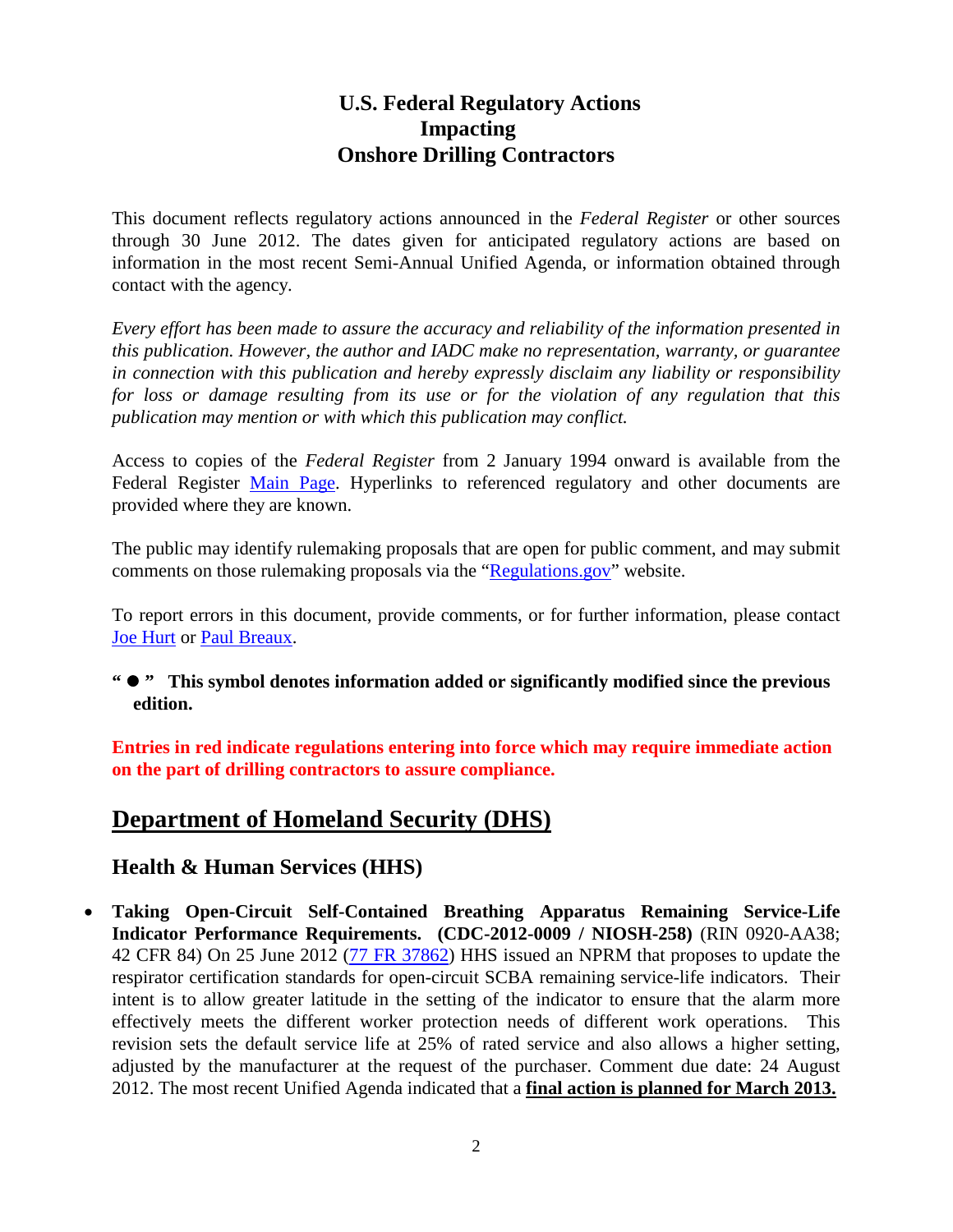## **Department of Justice (DOJ)**

#### **Drug Enforcement Administration (DEA)**

**Inclusion of Non-Serious Offense Identification Records (FBI-111P).** (RIN 1110-AA25; 28 CFR 20) On 5 September 2006 (71 FR 52302) published a **NPRM** to amend the FBI regulations defining offenses that may serve as the basis for maintaining fingerprints and criminal history record information (CHRI) in its criminal history record information systems. The revised regulation will permit the retention and exchange of fingerprints and CHRI relating to nonserious offenses (NSO) when provided by the submitting jurisdiction for retention by the FBI. Such NSO information is currently maintained only at the State and local levels. The change allows for the more uniform collection of CHRI at the Federal level. Comments were due by 6 November 2006. The most recent Unified Agenda indicated that a **final action is planned for July 2013**.

### **Department of Labor (DOL)**

#### **Occupational Safety and Health Administration (OSHA)**

• **Updating OSHA Standards Based on National Consensus Standards - Personal Protection Equipment. (OSHA–2011–0184) (**RIN 1218-AC65; 29 CFR 1910, 1915, 1917, 1918 and 1926) This planned rulemaking, which is a multi-year project, will incorporate the latest PPE consensus standard for the general, construction, and maritime industries. No FR entry has been published to date with the exception of a notice describing the project in November 2004 (69 FR 68283). On 16 November 2012 [\(77 FR 68717\)](http://www.gpo.gov/fdsys/pkg/FR-2012-11-16/pdf/2012-27791.pdf) OSHA **withdrew the NRPM and confirmed the effective date of 20 September 2012 for the direct final rule** [\(77 FR 68684\)](http://www.gpo.gov/fdsys/pkg/FR-2012-11-16/pdf/2012-27792.pdf).

**Occupational Injury and Illness Recording and Reporting Requirements- NAICS Update and Reporting Revisions. (OSHA-2010-0019).** (RIN 1218-AC50; 29 CFR 1904) On 22 June 2011 [\(76 FR 36414\)](http://www.gpo.gov/fdsys/pkg/FR-2011-06-22/pdf/2011-15277.pdf) OSHA issued a P**roposed Rule**, which proposes to update its Injury and Illness Recording and Reporting regulation. On 28 September 2011 [\(76 FR 59952\)](http://www.gpo.gov/fdsys/pkg/FR-2011-09-28/pdf/2011-24779.pdf) OSHA reopened the comment period on this proposed rulemaking due to a request from the National Automobile Dealers Association. New Comment due date: 30 October 2011. The most recent Unified Agenda indicated that comments **should be analyzed by May 2013**.

**NOTE:** [On 12 September IADC submitted [comments](http://www.iadc.org/committees/offshore/index.html) regarding this proposed policy change]

**Occupational Injury Illness Recording and Reporting Requirements. (OSHA-2009-0044)** (RIN 1218-AC45; 29 CFR 1904) On 29 January 2010 [\(75 FR 4728\)](http://edocket.access.gpo.gov/2010/pdf/2010-2010.pdf) OSHA issued a **Proposed Rule** (with an announcement of public meeting) to revise its Occupational Injury and Illness Recording and Reporting (Recordkeeping) regulation to restore the column to the OSHA 300 Log that employers would use to record work-related musculoskeletal disorders (MSD). On 17 May 2011 [\(76 FR 28383\)](http://www.gpo.gov/fdsys/pkg/FR-2011-05-17/pdf/2011-11965.pdf) OSHA issued a Notice of limited reopening of rulemaking record. OSHA, after numerous small business teleconferences, decided to reopen the comments period to allow, in particular, small businesses on the information issues raised during the teleconferences, which included their experiences recording work-related MSDs and how they believe that they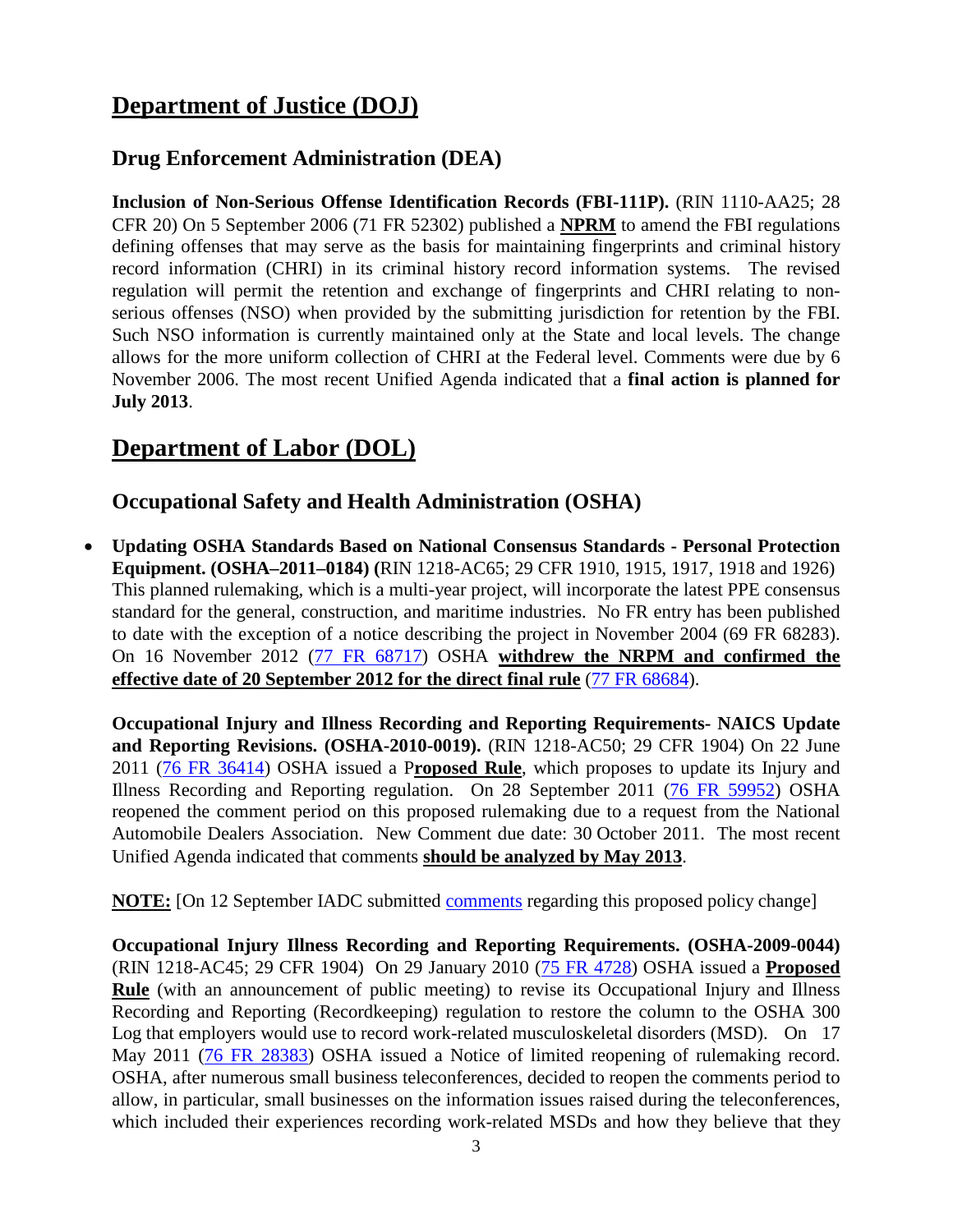would be impacted by OSHA's revised recordkeeping with regards to restoring a column on the OSHA 300 log if the case is an MSD. Comment due date: 16 June 2011. The most recent Unified Agenda indicated that the **next action is "to be determined."**

**Walking Working Surfaces and Personal Fall Protection Systems (Slips, Trips and Fall Protection) (OSHA-2007-0072; No. S-029)** (RIN: 1218-AB80; 29 CFR 1910) On 10 April 1990 (55 FR 13360), OSHA proposed a rule addressing slip, trip, and fall hazards and establishing requirements for personal fall protection systems. On 24 May 2010 [\(75 FR 28862\)](http://edocket.access.gpo.gov/2010/pdf/2010-10418.pdf) OSHA issued a second **NPRM**, which proposes to revise the walking-working surfaces standards and the PPE standards in the regulations. OSHA believes that the proper use of fall protection systems can protect employees from injury and death due to falls at different elevations. The most recent Unified Agenda indicated that a **final rule is planned for August 2013.**

## **Department of Transportation (DOT)**

**Federal Motor Carrier Safety Administration (FMCSA)**

**Hours of Service of Drivers of Commercial Motor Vehicles; Regulatory Guidance for Oilfield Exception (FMCSA-2012-0183)** (RIN not listed; 49 CFR 395) On 5 June 2012 (77 [FR](http://www.gpo.gov/fdsys/pkg/FR-2012-06-05/pdf/2012-13584.pdf)  [33098\)](http://www.gpo.gov/fdsys/pkg/FR-2012-06-05/pdf/2012-13584.pdf) FMCSA issued a Notice of regulatory guidance with a request for comments. This notice announces revisions of the regulatory guidance to clarify the applicability of the "Oilfield Operations" exceptions in 49 CFR 395.1(d) to the "Hours of Service of Drivers" regulations, and requests comments on the revision. Effective date: 5 June 2012. Comment due date: 6 August 2012. On 6 August 2012 [\(77 FR 46640\)](http://www.gpo.gov/fdsys/pkg/FR-2012-08-06/pdf/2012-19303.pdf) FMCSA issue a notice of public listening sessions and an extension of the comment period. The listening sessions will be held on 17 August 2012 in Denver, Colorado, and on 21 August 2012 in Pittsburgh, Pennsylvania. **Comment due date (extended): 5 October 2012**

**Amendment to Agency Rules of Practice (FMCSA-2011-0259)** (RIN 2126-AB38; 49 CFR 386) On 13 December 2011 [\(76 FR 77458\)](http://www.gpo.gov/fdsys/pkg/FR-2011-12-13/pdf/2011-31858.pdf) FMCSA issued a **NPRM**, which proposes to amend its rules of practice in three aspects. They are:

- Clarify that paying the full proposed civil penalty in an enforcement proceedings, either in response to a Notice of Claim (NOC) or later in the proceeding, would not allow respondents to unilaterally avoid an admission of liability for the violations charged;
- Agency proposes to establish procedures for issuing out-of-service orders to motor carriers, intermodal equipment providers, brokers, and freight forwarders it determines are reincarnations of other entities with a history of failings to comply with statutory or regulatory requirements. The procedures would provide for an administrative review before the out-of-service order takes effect; and
- Agency proposes procedures for consolidating Agency records of reincarnated companies with their predecessor entities.

Comment due date: 12 January 2012. On 26 April 2012 [\(77 FR 24863\)](http://www.gpo.gov/fdsys/pkg/FR-2012-04-26/pdf/2012-10162.pdf) FMCSA issued a **Final Rule. Effective date: 29 May 2012**

• **Commercial Driver's License Drug and Alcohol Clearinghouse.** (RIN 2126-AB18; 49 CFR 382) This rulemaking would create a central database for verified positive controlled substances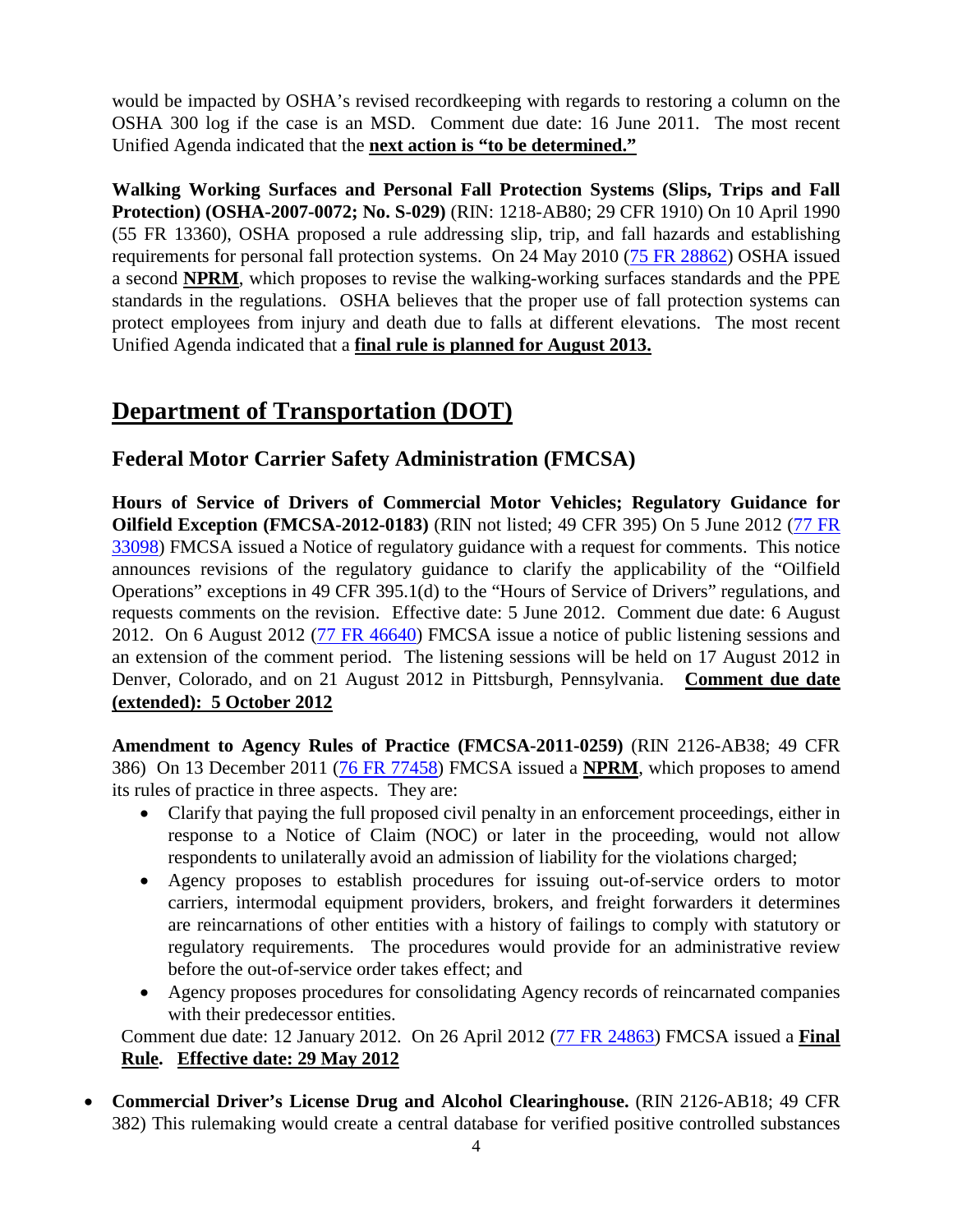and alcohol test results for commercial driver´s license (CDL) holders and refusals by such drivers to submit to testing. This rulemaking would require employers of CDL holders and service agents to report positive test results and refusals to test into the database. Prospective employers, acting on an application for a CDL driver position with the applicant's written consent to access the database, would query the database to determine if any specific information about the driver applicant is in the database before allowing the applicant to be hired and to drive CMVs. This rulemaking is intended to increase highway safety by ensuring CDL holders, who have tested positive or have refused to submit to testing, have completed the U.S. DOT's returnto-duty process before driving CMVs in interstate or intrastate commerce. It is also intended to ensure that employers are meeting their drug and alcohol testing responsibilities. The most recent Unified Agenda indicated that a **NPRM is planned for April 2013.**

**Harmonizing Schedule I Drug Requirements (FMCSA-2011-0073)** (RIN 2126-AB35; 49 CFR 382 and 391) On 8 July 2011 FMCSA [\(76 FR 40306\)](http://www.gpo.gov/fdsys/pkg/FR-2011-07-08/pdf/2011-17192.pdf#page=1) issued a **NRPM**, which proposes to amend the physical qualifications for drivers and the instructions for the medical examination report to clarify that drivers may not use Schedule I drugs and be qualified to drive commercial motor vehicles. On 30 January 2012 [\(77 FR 4479\)](http://www.gpo.gov/fdsys/pkg/FR-2012-01-30/pdf/2012-1905.pdf) the FMCSA issued a **Final Rule**, which confirms that drivers with CDLs cannot use Schedule I drugs and the rule also harmonizes FMCSA's provisions regarding pre-employment and return-to-duty test refusals with corresponding DOT-wide provisions. It also corrects the inaccurate uses of the term "actual knowledge." Effective date: 29 February 2012

**NOTE**: 22 February 2012 [\(77 FR 10391\)](http://www.gpo.gov/fdsys/pkg/FR-2012-02-22/pdf/2012-3978.pdf) FMCSA issued a correction to the final rule, which corrected some printing errors to the Form 649-F Medical Examinations Report for Commercial Driver Fitness Determination. **Effective date: 22 February 2012**

**Electronic On-Board Recorders and Hours of Service Supporting Documents (FMCSA-2010-0167)** (RIN 2126-AB20; 49 CFR 385, 390, and 395) On 1 February 2011 [\(76 FR 5537\)](http://edocket.access.gpo.gov/2011/pdf/2011-2093.pdf) FMCSA issued a **NPRM**, which proposes to amend the regulations to require certain motor carriers operating commercial motor vehicles in interstate commerce to use electronic on-board recorders (EOBRs) to document their drivers' hours of service (HOS). On 13 February 2012 [\(77](http://www.gpo.gov/fdsys/pkg/FR-2012-02-13/pdf/2012-3265.pdf)  [FR 7562\)](http://www.gpo.gov/fdsys/pkg/FR-2012-02-13/pdf/2012-3265.pdf) FMCSA issued a Notice of Intent, which indicates that they plan to move forward on this rulemaking by publishing a **SNPRM**.

**Hours of Service of Drivers (FMCSA-2004-19608)** (RIN 2126-AB26; 49 CFR 385, 386, 390, and 395) On 29 December 2010 [\(75 FR 82170\)](http://edocket.access.gpo.gov/2010/pdf/2010-32251.pdf) FMCSA issued a **NPRM**, which proposes to revise the regulations for hours of service for drivers of property-carrying commercial motor vehicles (CMV). On 27 December 2011 [\(76 FR 81134\)](http://www.gpo.gov/fdsys/pkg/FR-2011-12-27/pdf/2011-32696.pdf) FMCSA issued a **Final Rule**, which revises the HOS to limit the use of the 34-hour restart provision to once every 168 hours and to require that anyone using the 34-hour restart provision have as part of the restart two periods that include 1 a.m. to 5 a.m. It also includes a provision that allows truckers to drive if they have had a break of at least 30 minutes, at a time of their choosing, sometime within the previous 8 hours. The current 11-hour driving limit remains unchanged, as does the 60- and 70- hour limits. The purpose of the rule is to limit the ability of drivers to work the max number of hours currently allowed, or close to the max, on a continuing basis to reduce the possibility of driver fatigue. Long daily and weekly hours are associated with an increased risk of crashes and with the chronic health conditions associated with lack of sleep. **Effective date: 27 February 2012**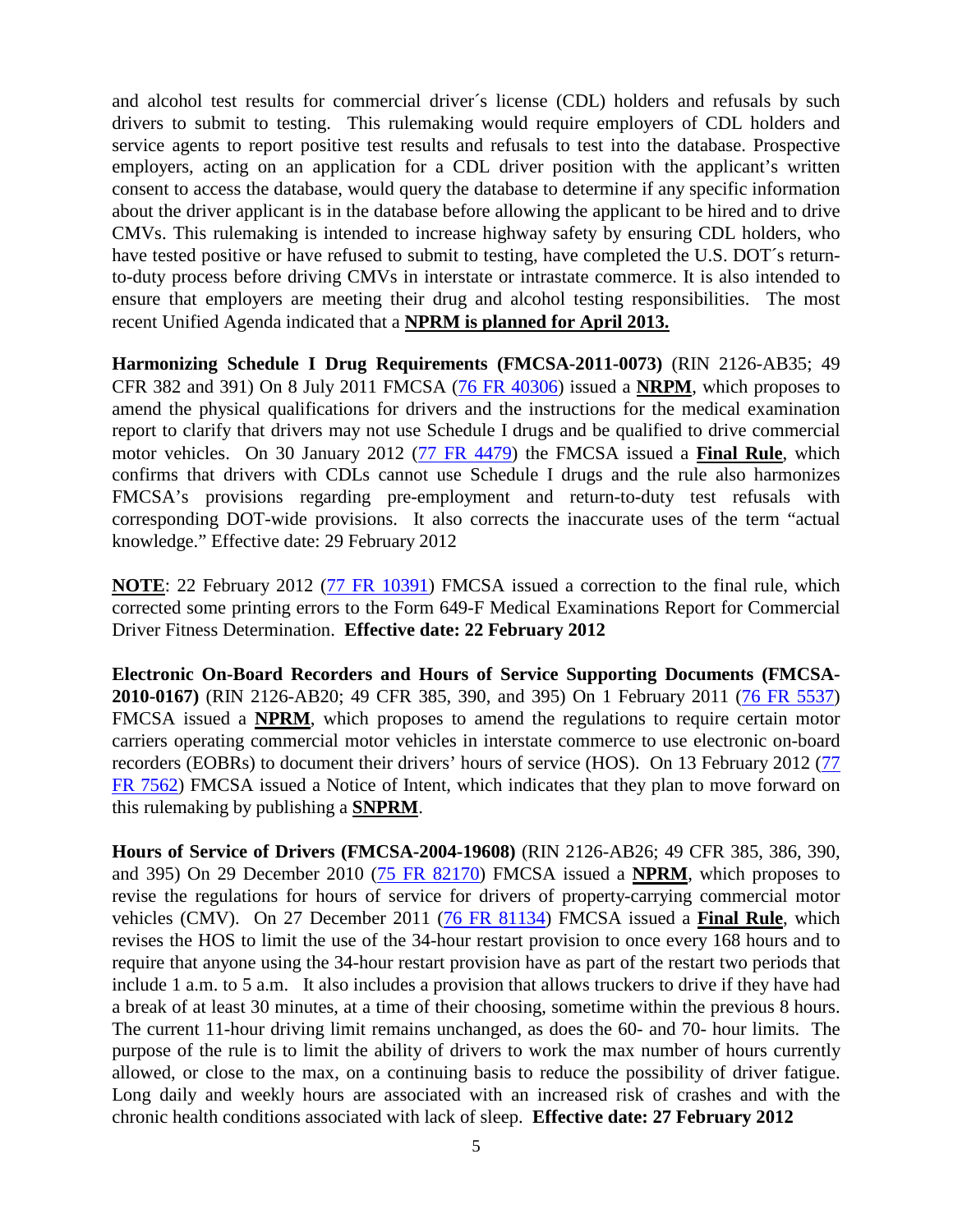**National Registry of Certified Medical Examiners (FMCSA-2008-0363)** (RIN 2126-AA97; 49 CFR 390 and 391) On 1 December 2008 [\(73 FR 73129\)](http://edocket.access.gpo.gov/2008/pdf/E8-28172.pdf)) FMCSA issued a NPRM, which proposes to establish and maintain a National Registry of Certified Medical Examiners (NRCME) and to require that all medical examiners, who conduct medical examinations for interstate commercial motor vehicle drivers, complete certain training concerning FMCSA physical qualification standards, pass a test to verify understanding of those standards, and maintain competence by periodic training and testing. On 20 April 2012 [\(77 FR 24104\)](http://www.gpo.gov/fdsys/pkg/FR-2012-04-20/pdf/2012-9034.pdf) FMSCA issued a **Final Rule**, which established the National Registry of Certified Medical Examiners with the requirements that all medical examiners, who conduct physical examinations for interstate commercial motor vehicle (CMV) drivers, meet designated criteria to be placed on the registry. After the transition period, wherein the medical providers are required to be trained and tested, the National Registry will only accept, as valid, medical examiner certificates issued by a medical examiner that is listed on the National Registry. Effective date: 21 May 2012. **Compliance date: 21 May 2014**

**Medical Certification Requirements as Part of the Commercial Driver's License (CDL); Extension of Certificate Retention Requirements (FMCSA-1997-2210)** (RIN 2126-AB39; 49 CFR 391) On 16 November 2011 [\(76 FR 70661\)](http://www.gpo.gov/fdsys/pkg/FR-2011-11-15/pdf/2011-29481.pdf) FMCSA issued a **Final Rule**, which amends its regulations to keep them into effect until 30 January 2014, for an interstate driver to retain on their person a copy of their medical certificate. **Effective date: 15 December 2011**

**Limitations on the Issuance of Commercial Driver's Licenses with a Hazardous Materials Endorsement (FMCSA-2001-1117)** (RIN 2126-AA70; 49 CFR 383) On 29 April 2005 (70 [FR 22268\)](http://edocket.access.gpo.gov/2005/pdf/05-8572.pdf) FMCSA issued an **Interim Final Rule**, effective when issued, that amends the Federal Motor Carrier Safety Regulations to cross-reference the TSA's compliance date as the date when FMCSA companion requirements also become applicable. Consistent with TSA regulations, FMCSA also reduced the amount of advance notice that States must provide to drivers that a security threat assessment will be performed when they renew a hazardous materials endorsement. The most recent Unified Agenda indicated that the **next action is "to be determined."**

**Unified Registration System (FMCSA-97-2349)** (RIN 2126-AA22; 49 CFR 360, 365, 366, 368, 387 and 390) On 26 October 2011 [\(76 FR 66506\)](http://www.gpo.gov/fdsys/pkg/FR-2011-10-26/pdf/2011-26958.pdf) FMCSA issued a **SNPRM**, which responds to comments to the 2005 Unified Registration System (URS) NRPM, incorporates new proposals implementing requirements imposed by final rules published after the 2005 URS NPRM, and includes new proposals to implement certain provisions of the Safe, Accountable, Flexible, Efficient, Transportation Equity Act. The FMCSA believes the proposed URS would improve the registration process for motor carriers, property brokers, freight forwarders and other entities that register with FMCSA. Comment due date: 27 December 2011. The most recent Unified Agenda indicated that FMCSA is planning a **final rule for April 2013.**

#### **Pipeline and Hazardous Materials Safety Administration (PHMSA)**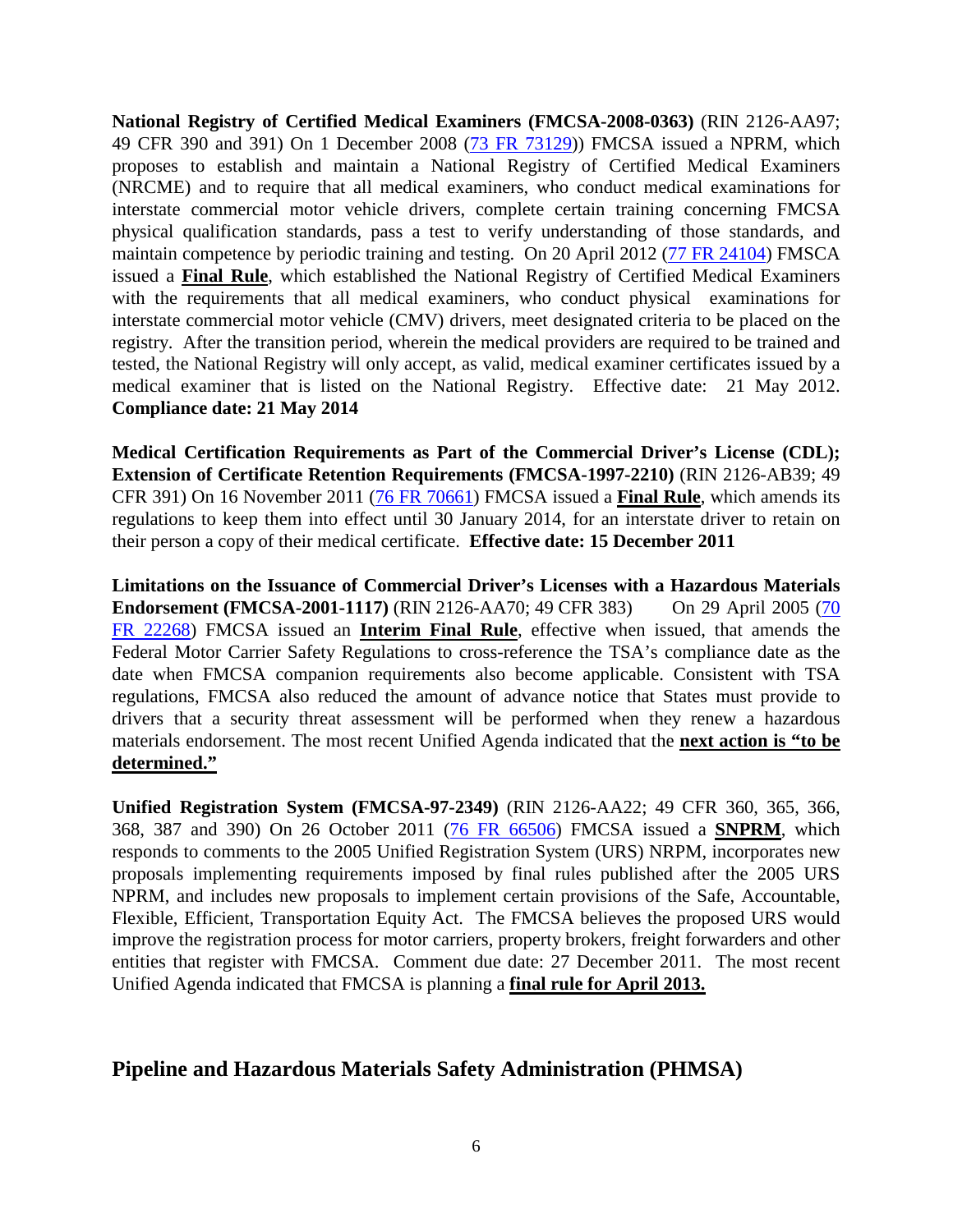**Hazardous Materials; Miscellaneous Amendments Pertaining to DOT Specification Cylinders (RRR) (PHMSA-2011-0140)** (RIN 2137-AE80; 49 CFR 171, 172, 173, 178 and 180) On 29 May 2012 [\(77 FR 31551\)](http://www.gpo.gov/fdsys/pkg/FR-2012-05-29/pdf/2012-12832.pdf) PHMSA issued an **ANPRM**, which states that they are considering amendments to the Hazardous Materials Regulations to revise certain requirements applicable to the manufacture, use and requalification of DOT specification cylinders. Comment due date: 27 August 2012. The most recent Unified Agenda indicates that an **NPRM is planned for October 2013.**

**Hazardous Materials Regulations: Combustible Liquids (PHMSA-2009-0241).** (RIN 2137- AE52; 49 CFR 172, 173, and 176) On 5 April 2010 [\(75 FR 17111\)](http://edocket.access.gpo.gov/2010/pdf/2010-7544.pdf)) PHMSA issued an **ANPRM**, which states that PHMSA is considering amendments to the Hazardous Materials Regulations as they apply to the transportation of combustible liquids. On 30 May 2012 [\(77 FR 31815\)](http://www.gpo.gov/fdsys/pkg/FR-2012-05-30/pdf/2012-12958.pdf) PHMSA has **withdrawn** the ANPRM.

### **Environmental Protection Agency (EPA)**

*Note: EPA initiatives are, where appropriate, categorized and listed in association with the source of the legislative authority for the regulatory action, e.g., Clean Air Act. EPA rulemaking dockets can be accessed at the ["regulations.gov"](http://www.regulations.gov/fdmspublic/component/main) website.*

#### **Resource Conservation and Recovery Act (RCRA)**

**Hazardous Waste Management System: Modification of the Hazardous Waste Manifest System. (EPA-HQ-RCRA-2001-0032)** (RIN 2050–AG20; 40 CFR 260 thru 265, and 271) On 26 February 2008 [\(73 FR 10204\)](http://edocket.access.gpo.gov/2008/pdf/E8-3615.pdf) the EPA published a notice of availability and request for comments regarding the electronic manifest (e-Manifest) project. This project is to develop a centralized web-based information technology system for electronic manifests. Comment due date: 11 April 2008. The most recent Unified Agenda indicated that a **final action is "to be determined."**

**Modifications to RCRA Rules Associated with Solvent-Contaminated Shop Towels and Wipes (SAN 4091).** (RIN 2050–AE51; 40 CFR 261) A proposed rule was originally scheduled for November 2002. On 20 November 2003 [\(68 FR 65586\)](http://edocket.access.gpo.gov/2003/pdf/03-28652.pdf), EPA issued a **NPRM** proposing: to conditionally exclude from the definition of hazardous waste disposable industrial wipes that are contaminated with hazardous solvents and are going to disposal and to conditionally exclude from the definition of solid waste reusable industrial shop towels and rags that are contaminated with hazardous solvents and are sent for laundering or dry cleaning. On 15 December 2009 (74 [FR 66259\)](http://edocket.access.gpo.gov/2009/pdf/E9-29804.pdf) the EPA is extending the comment period for 60 days. Comment due date: 26 February 2010. The most recent Unified Agenda indicated that a **final action is planned for October 2013.**

#### **EPA – Clean Air Act (CAA)**